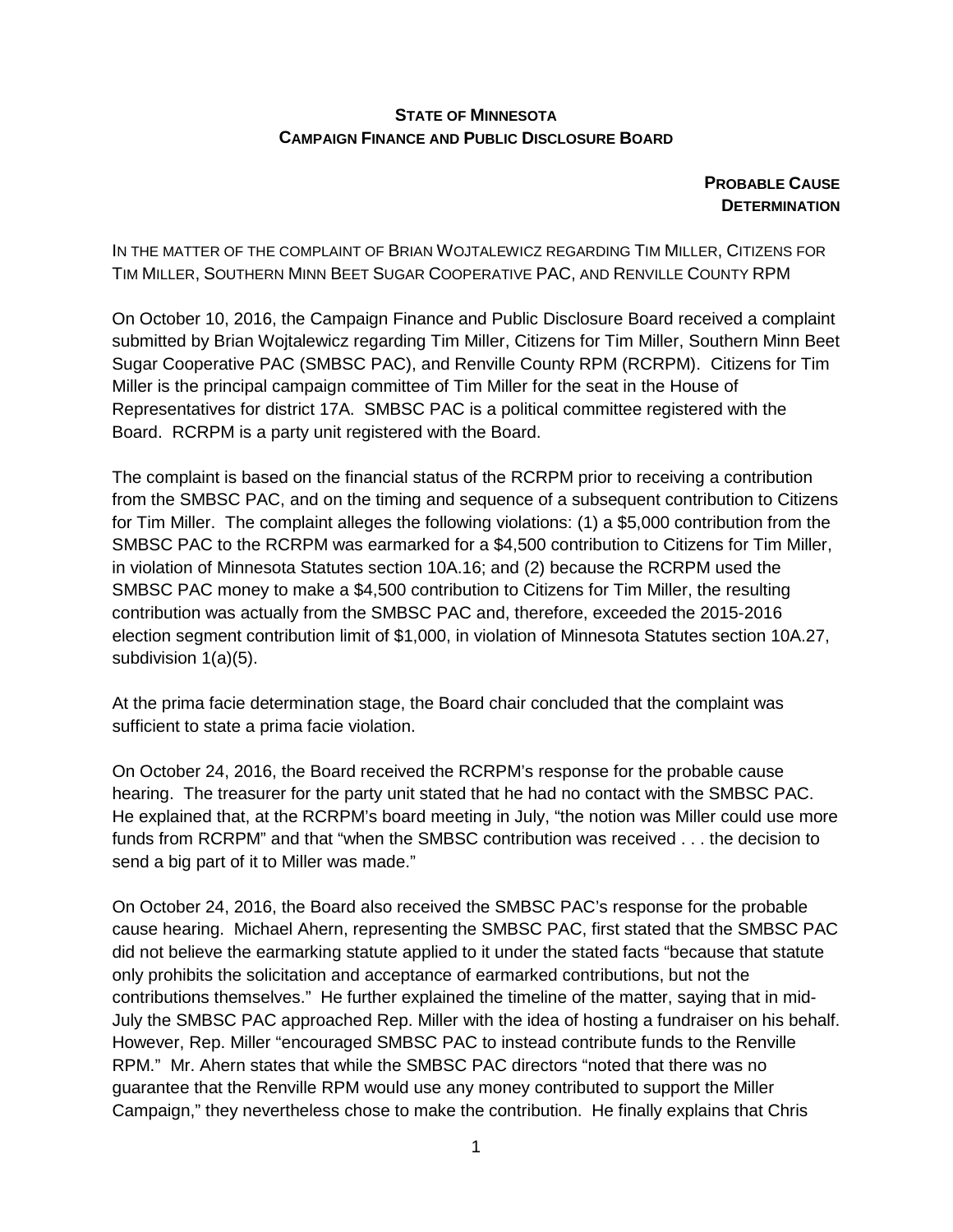Long, the SMBSC PAC chair, had a conversation with the RCRPM's chair regarding the contribution made to the party unit, saying:

Mr. Long did not condition the contribution on the Renville RPM's support for the Miller Campaign and was not promised that SMBSC PAC's contribution would be used to support that campaign. Mr. Long did express the PAC directors' support for the Miller Campaign.

He summarizes the RCRPM's position that "being hopeful that a contribution will be used to assist a candidate does not constitute earmarking under Minnesota Law." He also states:

In sum, while SMBSC PAC hoped that its contribution to the [RCRPM] might benefit Representative Tim Miller's campaign . . ., its contribution to the Renville RPM was not earmarking under Minnesota law. SMBSC PAC did not make support for the Miller Campaign, directly or indirectly, a condition of its contribution to the Renville RPM and did not act with a certainty that its contribution would be used to benefit the Miller Campaign.

Reid LeBeau, representative for Tim Miller, appeared before the Board in executive session at its meeting of November 10, 2016, and his comments were taken into consideration.

## **Analysis**

Minnesota Statutes section 10A.16 states that "an individual, political committee, political fund, principal campaign committee, or party unit may not solicit or accept a contribution from any source with the express or implied condition that the contribution or any part of it be directed to a particular candidate other than the initial recipient." The SMBSC PAC is correct that, under the facts as stated in the complaint, the earmarking claim may only apply to the RCRPM, the Miller committee, and/or Tim Miller. The SMBSC PAC acknowledges, however, that when SMBSC PAC approached Rep. Miller in mid-July about assisting his campaign, Rep. Miller suggested that the SMBSC PAC make a contribution to the RCRPM instead of conducting a fundraiser on Rep. Miller's behalf.

Board records indicate that, at the time of this conversation, SMBSC PAC had donated \$500 to Rep. Miller's committee and, thus, could contribute only \$500 more before reaching its contribution limit. The Board also notes that the costs of sponsoring a fundraiser for the Miller committee would constitute an in-kind contribution from SMBSC PAC to Miller. The SMBSC PAC contributed an additional \$500 to the Miller committee on August 26, 2016, and reached the 2015-2016 election segment contribution limit.

At the time of the conversation the RCRPM, on the other hand, could still contribute \$8,000 to Citizens for Tim Miller's available aggregate party unit limit. However, on July 18, 2016, before the RCRPM received the SMBSC PAC contribution, it had only \$3,075.93 in available funds, an insufficient amount for its later contribution to Citizens for Tim Miller. After receiving the \$5,000 contribution from the SMBSC PAC, the RCRPM made the \$4,500 contribution to Citizens for Tim Miller on the same day. These facts raise the concern of whether when SMBSC PAC made